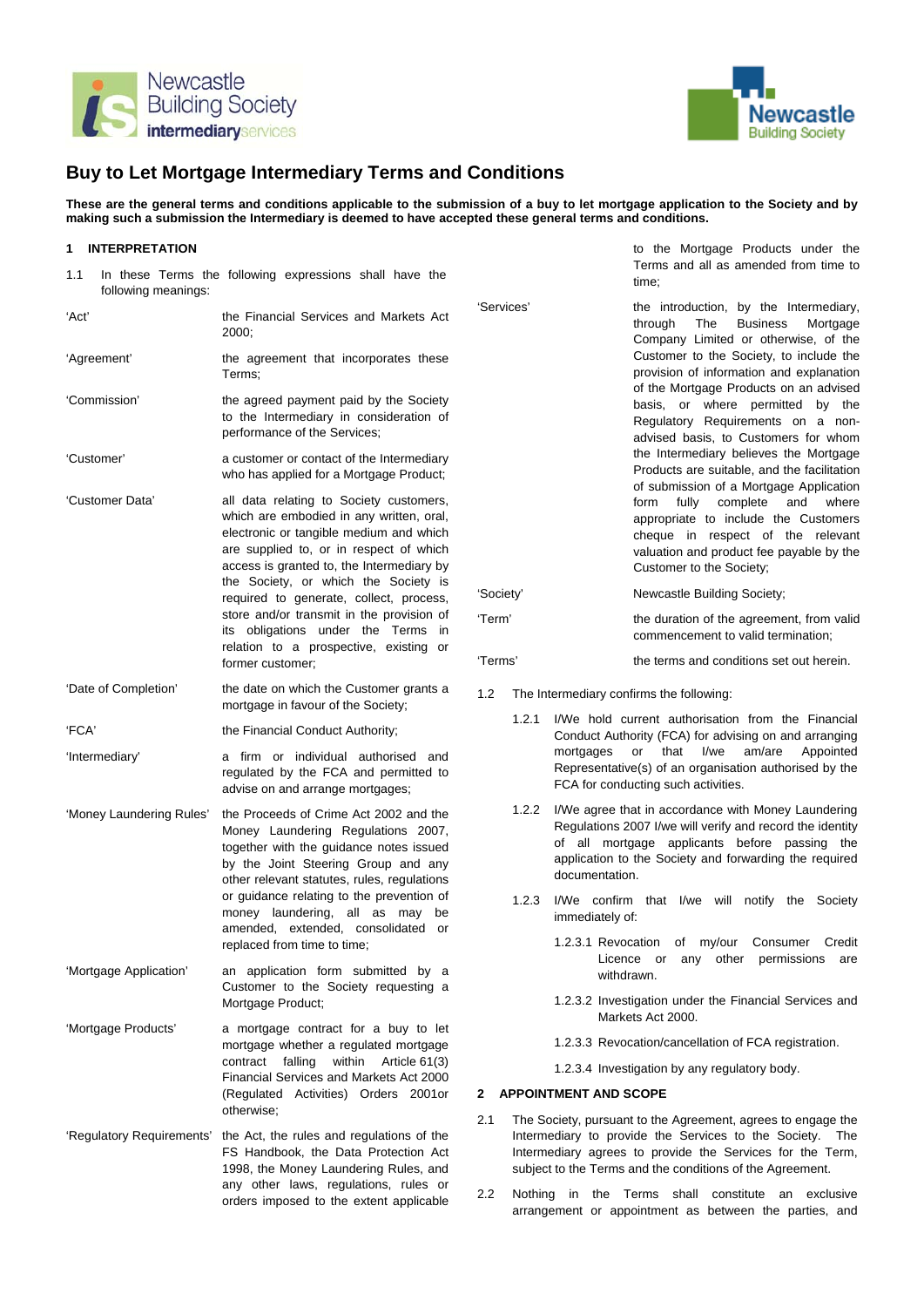nothing shall prevent the Society from accepting mortgage business from any other Intermediary, business, person or organisation in any area, or from appointing any other business, person or organisation as Intermediary, as the Society shall from time to time see fit.

- 2.3 Nothing in the Terms is intended to, or shall be deemed to, establish any partnership or joint venture between the parties, constitute either party the agent of the other party, nor authorise either party to make or enter into any commitments for or on behalf of the other party.
- 2.4 The Agreement will commence upon receipt by the Society of the Intermediary's first mortgage submission and will continue until terminated by either party in accordance with clause 8.

# **3 THE INTERMEDIARY'S OBLIGATIONS**

- 3.1 The Intermediary shall provide the Services in accordance with the Terms.
- 3.2 The Intermediary is solely responsible for any financial advice given to the Customer.
- 3.3 The Intermediary shall, for the full Term, hold any licence necessary under the Regulations and any other statute or regulation, and shall comply with the same at all times.
- 3.4 The Intermediary shall disclose to the Customer its status as Intermediary and, if appropriate, shall produce to the Customer details of any relevant authorisations and regulatory statements.
- 3.5 The Intermediary or its Principal shall effect and maintain a policy of professional indemnity insurance.
- 3.6 The Intermediary shall notify the Society immediately in the event that it or any personnel, employee, consultant or partner in the Intermediary's business are charged with any offence involving fraud or dishonesty, or are investigated or disciplined by the FCA, or if any registration, licence or permission held by the Intermediary is revoked, suspended, investigated or amended by any regulatory body for any reason.
- 3.7 For the avoidance of doubt, the Intermediary's appointment is limited to:
	- 3.7.1 providing the Services solely within the United Kingdom and in accordance with the Terms, all applicable laws and the Regulations;
	- 3.7.2 providing the Society with all relevant and appropriate documentation to allow the Society to consider and process Mortgage Applications submitted by the Customers, using only materials provided or approved by the Society; and
	- 3.7.3 processing and submitting to the Society promptly all Mortgage Applications, without amendment of any kind.

#### **4 THE INTERMEDIARY'S UNDERTAKINGS**

- 4.1 The Intermediary undertakes to, and agrees with the Society that it will, at all times:
	- 4.1.1 Ensure that each Customer and each application meets the requirements of the Society's lending policy; and
	- 4.1.2 act in the best interests of the parties when providing the Services; and
	- 4.1.3 be suitably qualified and perform its obligations under the Agreement with diligence and all due care, skill and

competence; and

- 4.1.4 not misrepresent the terms of any Mortgage Product; and
- 4.1.5 maintain proper records of all transactions effected through its office; and
- 4.1.6 not make or purport to make any representations or warranties on behalf of the Society; and
- 4.1.7 not do anything that would result in the Society being in breach of the Act, the Regulations, or any other applicable law, rule, statute or regulation; and
- 4.1.8 act in accordance with the FCA's requirements on Treating Customers Fairly; and
- 4.1.9 only use marketing materials provided to it by the Society, either in hard copy or from the Society's website, and will not amend or represent the materials in any way; and
- 4.1.10 notify the Society immediately if it becomes aware of any errors or inaccuracies in respect of any Mortgage Application; and
- 4.1.11 comply with all legal and regulatory requirements as are applicable to its obligations under the Agreement; and
- 4.1.12 co-operate fully with the Society for the purpose of compliance with all relevant regulatory requirements; and
- 4.1.13 notify the Society immediately if they suspect any fraudulent activity on the part of the Customer.

## **5 THE SOCIETY'S OBLIGATIONS**

- 5.1 The Society will provide, and be responsible for, the administration and processing of the Mortgage Products, and all relevant terms and conditions attached thereto.
- 5.2 Unless otherwise agreed by the parties in writing, the Society shall, at its own expense, supply the Intermediary with all documentation and materials necessary to facilitate the Intermediary's provision of the Services, including all marketing material for the Mortgage Products.
- 5.3 The Society may, in its sole and absolute discretion, refuse, cancel or amend any Mortgage Application received from the Intermediary. The Society is not obliged to provide a reason for any decision it reaches.
- 5.4 Mortgage Products are subject to availability and the Society may withdraw or amend any Mortgage Product at any time without notice.
- 5.5 Nothing in clause 5.5 shall prevent the Society from marketing or offering any of its products or services where the Customer has directly approached the Society, or has requested details of a specific product, or has been referred to the Society by a third party.
- 5.6 Nothing in clause 5.5 shall prevent the Society from corresponding at any time with the Customer regarding the ongoing administration of a purchased Mortgage Product.

#### **6 FEES AND CHARGES**

6.1 For each Customer who completes the purchase of a Mortgage Product from the Society following introduction by the Intermediary, the Society shall pay the Commission to the Intermediary at such rate as the Society shall from time to time notify the Intermediary.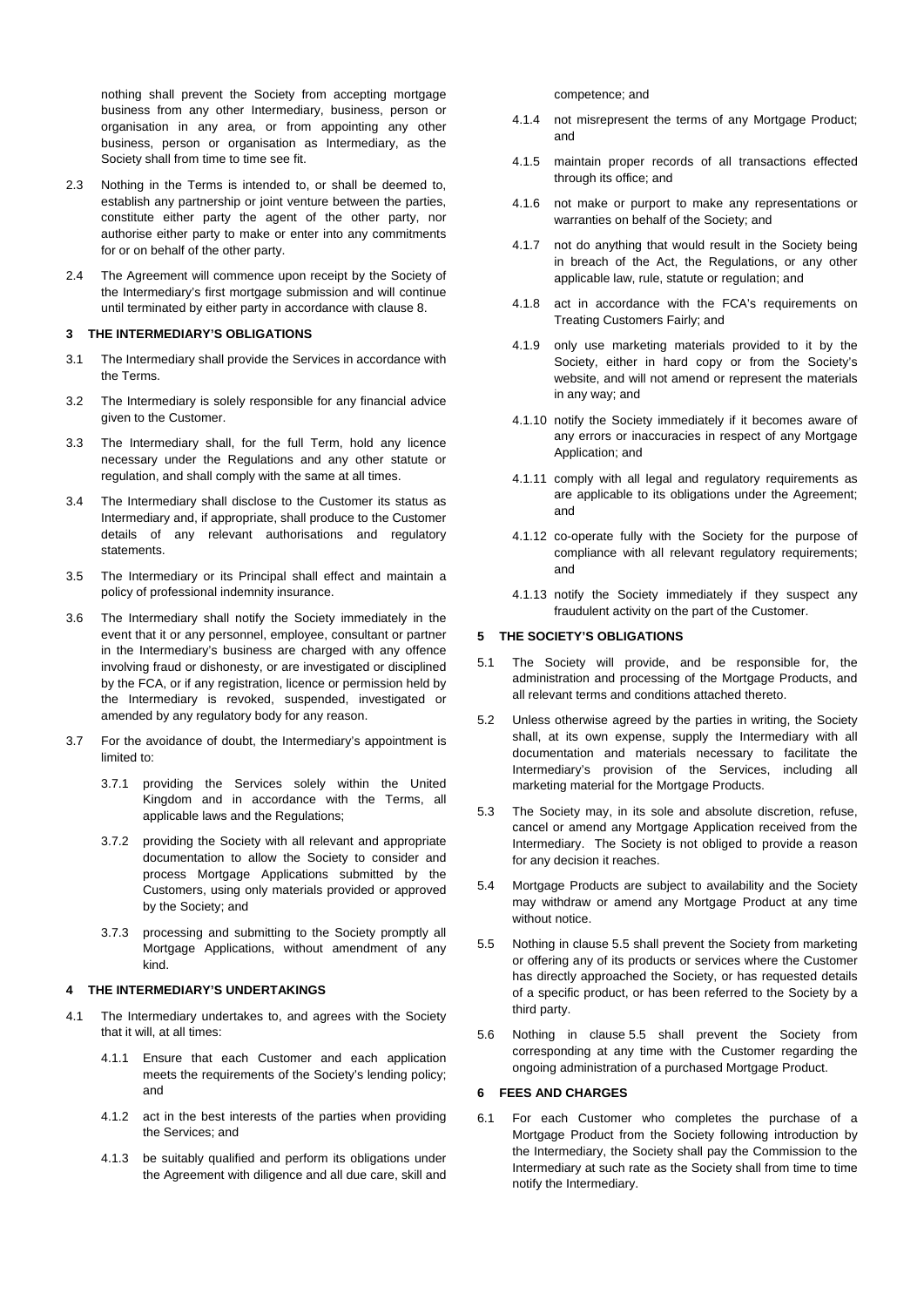- 6.2 The purchase of a Mortgage Product by a Customer from the Society is deemed to be complete on the Date of Completion.
- 6.3 The Society shall pay the Commission to the Intermediary, Principal or mortgage network or club within 28 days of the Date of Completion. Payment of Commission may be made by The Business Mortgage Company Limited on behalf of the Society.
- 6.4 The Society shall not accept any business from, nor pay any Commission to, any Intermediary that does not hold the appropriate licences, registrations or permissions with the FCA, or that does not comply at any time with the Regulations, or any applicable rules, laws, statutes or regulations.
- 6.5 In the event that the Intermediary ceases to be authorised by the FCA during the Term:
	- 6.5.1 the Society shall pay the Commission on any Customer mortgages where the Intermediary held valid authorisation on the Date of Completion;
	- 6.5.2 the Society shall not pay the Commission on any mortgages where the Intermediary's authorisation was revoked on or before the Date of Completion.
- 6.6 The Society shall not be liable to pay the Commission to the Intermediary where the Intermediary does not disclose its entitlement to the Commission to the Customer in the course of providing the Services.
- 6.7 The Society shall be entitled to set off any outstanding Commission against any debt owed to the Society by the Intermediary.
- 6.8 If any mortgage application submitted to us by the Intermediary is found to be fraudulent it will not be entitled to any Commission. If the Society discovers after the Date of Completion a mortgage application was fraudulent then the Intermediary will on demand repay any Commission already paid in respect of the fraudulent mortgage application.

#### **7 LIABILITY**

- 7.1 Except where it is required to do so by the Act, or the FCA, or in accordance with the Regulations, the Intermediary specifically undertakes at all times to:
	- 7.1.1 keep confidential any of the Society's confidential information (including but not limited to Customer Data, this document, any lists or specific customer details, and information relating to the Society's business or affairs); and
	- 7.1.2 not disclose (whether or not for profit) such lists or information to any competitor of the Society or any other business, person or organisation during the Term, or at any time following the date of termination of the Agreement.
- 7.2 The entire liability of the Society to the Intermediary under or in connection with the Agreement shall not in any event exceed the amount of the Commission paid by the Society to the Intermediary for the provision of the Services.
- 7.3 The Intermediary agrees to indemnify and keep the Society fully and effectually indemnified from and against any loss, claim, damage, reasonable expense, cost, award or liability whatsoever, incurred or suffered by the Society as a result of negligence, fraud or any default by the Intermediary (or its employers, agents or representatives) of its obligations, however arising, under the Agreement.
- 7.4 Except in respect of death or personal injury caused by the

Society's negligence, or as expressly provided in the Agreement, the Society shall not be liable to the Intermediary by reason of any representation (unless fraudulent), or any implied warranty, condition or other term, or any duty at common law, or under the express terms of the Agreement, for any loss of anticipated savings, business revenues or profits (whether categorised as direct or indirect), or any indirect, special or consequential loss (including losses arising from business interruption, wasted management time, loss of goodwill, data and all other such loss whether or not arising in the normal course of business), damages, costs, expenses or other claims.

7.5 The invalidity, illegality or unenforceability of any provision of clause 7 shall not affect or impair the continuation in force of the remainder of clause 7 or the Terms.

# **8 TERMINATION**

- 8.1 The Agreement may be terminated:
	- 8.1.1 by either party at any time upon giving notice in writing; or
	- 8.1.2 in accordance with clauses 8.2 and 8.3 of these Terms.
- 8.2 The Society will have the right to cancel the Agreement with immediate effect in the event that:
	- 8.2.1 the Intermediary commits any act of dishonesty, fraud or malpractice; or
	- 8.2.2 the Intermediary breaches any of the Terms; or
	- 8.2.3 the Intermediary engages in any conduct prejudicial to the interests or reputation of the Society; or
	- 8.2.4 the Intermediary fails or ceases to hold the appropriate licences, registrations or permissions with the FCA, or does not comply at any time with the Regulations, or any applicable rules, laws statutes or regulations; or
	- 8.2.5 the Intermediary is subject to investigation or discipline by the FCA or other regulatory body.
- 8.3 The Agreement will automatically come to an end in the event of:
	- 8.3.1 the Intermediary's death; or
	- 8.3.2 the Intermediary's bankruptcy; or
	- 8.3.3 the Intermediary's winding up; or
	- 8.3.4 a petition by the Intermediary's creditors; or
	- 8.3.5 the Intermediary entering into arrangement with its creditors; or
	- 8.3.6 the change of control or ownership of the Intermediary.

# **9 ASSIGNMENT**

9.1 Neither party shall assign or transfer the Agreement or any of the rights and obligations under or arising out of the Terms, or purport to do any of the same.

## **10 THIRD PARTIES**

- 10.1 A person who is not a party to the Agreement shall not have any rights under or in connection with it by virtue of the Contracts (Rights of Third Parties) Act 1999.
- 10.2 The rights of the parties to terminate, rescind or agree any variation, waiver or settlement under the Terms is not subject to the consent of any person that is not a party to the